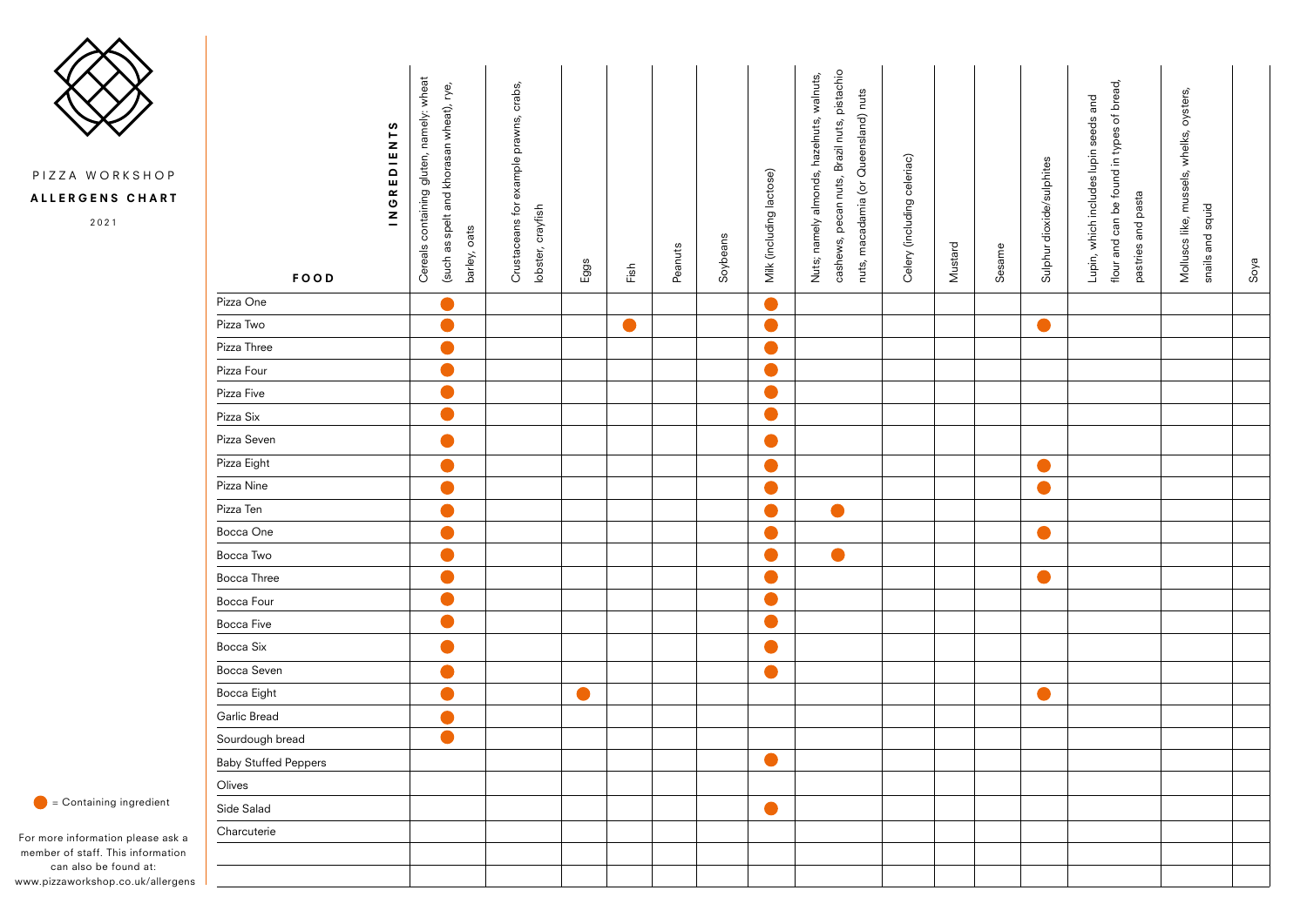| ဖာ<br>⊢<br>$\begin{array}{c}\nZ \\ U\n\end{array}$<br>INGRED<br>FOOD | namely: wheat<br>(such as spelt and khorasan wheat), rye,<br>Cereals containing gluten,<br>barley, oats | crabs,<br>example prawns,<br>Crustaceans for<br>crayfish<br>lobster, | Eggs           | Fix       | Peanuts | Soybeans | Milk (including lactose) | cashews, pecan nuts, Brazil nuts, pistachio<br>Nuts; namely almonds, hazelnuts, walnuts,<br>nuts, macadamia (or Queensland) nuts | Celery (including celeriac) | Mustard | Sesame | Sulphur dioxide/sulphites | flour and can be found in types of bread,<br>Lupin, which includes lupin seeds and<br>pastries and pasta | Molluscs like, mussels, whelks, oysters,<br>snails and squid | Soya |
|----------------------------------------------------------------------|---------------------------------------------------------------------------------------------------------|----------------------------------------------------------------------|----------------|-----------|---------|----------|--------------------------|----------------------------------------------------------------------------------------------------------------------------------|-----------------------------|---------|--------|---------------------------|----------------------------------------------------------------------------------------------------------|--------------------------------------------------------------|------|
| Deli Board (with and without meat)                                   |                                                                                                         |                                                                      |                | $\bullet$ |         |          | $\bullet$                |                                                                                                                                  |                             |         |        | $\bullet$                 |                                                                                                          |                                                              |      |
| Burrata + red pesto                                                  |                                                                                                         |                                                                      |                |           |         |          | n                        |                                                                                                                                  |                             |         |        |                           |                                                                                                          |                                                              |      |
| Brownie                                                              |                                                                                                         |                                                                      | $\blacksquare$ |           |         |          | O                        | O                                                                                                                                |                             |         |        |                           |                                                                                                          |                                                              |      |
| Tiramisu                                                             |                                                                                                         |                                                                      | $\bullet$      |           |         |          | O                        |                                                                                                                                  |                             |         |        | $\bullet$                 |                                                                                                          |                                                              |      |
| Vanilla ice cream                                                    |                                                                                                         |                                                                      |                |           |         |          | Ω                        |                                                                                                                                  |                             |         |        |                           |                                                                                                          |                                                              |      |
| Affogato                                                             |                                                                                                         |                                                                      |                |           |         |          | $\blacksquare$           | $\bullet$                                                                                                                        |                             |         |        |                           |                                                                                                          |                                                              |      |
| Garlic bread + Cheese                                                |                                                                                                         |                                                                      |                |           |         |          | $\blacksquare$           |                                                                                                                                  |                             |         |        |                           |                                                                                                          |                                                              |      |
| Anchovies                                                            |                                                                                                         |                                                                      |                | $\bullet$ |         |          |                          |                                                                                                                                  |                             |         |        |                           |                                                                                                          |                                                              |      |
| Spicy meatballs                                                      |                                                                                                         |                                                                      |                |           |         |          | o.                       |                                                                                                                                  |                             |         |        |                           |                                                                                                          |                                                              |      |
| Caprese                                                              |                                                                                                         |                                                                      |                |           |         |          |                          |                                                                                                                                  |                             |         |        |                           |                                                                                                          |                                                              |      |
| Caprese + Parma Ham                                                  |                                                                                                         |                                                                      |                |           |         |          | e e                      |                                                                                                                                  |                             |         |        |                           |                                                                                                          |                                                              |      |
| Roast aubergine salad + flatbread                                    |                                                                                                         |                                                                      |                |           |         |          |                          |                                                                                                                                  |                             |         |        |                           |                                                                                                          |                                                              |      |
| Kids Pizza 1                                                         |                                                                                                         |                                                                      |                |           |         |          |                          |                                                                                                                                  |                             |         |        |                           |                                                                                                          |                                                              |      |
| Kids Pizza 2                                                         |                                                                                                         |                                                                      |                |           |         |          |                          |                                                                                                                                  |                             |         |        |                           |                                                                                                          |                                                              |      |
| Kids Pizza 3                                                         |                                                                                                         |                                                                      |                |           |         |          |                          |                                                                                                                                  |                             |         |        |                           |                                                                                                          |                                                              |      |
| Piadina One                                                          |                                                                                                         |                                                                      |                |           |         |          |                          |                                                                                                                                  |                             |         |        |                           |                                                                                                          |                                                              |      |
| Piadina Two                                                          |                                                                                                         |                                                                      |                |           |         |          |                          |                                                                                                                                  |                             |         |        |                           |                                                                                                          |                                                              |      |
| Piadina Three                                                        |                                                                                                         |                                                                      |                |           |         |          |                          |                                                                                                                                  |                             |         |        |                           |                                                                                                          |                                                              |      |
| Piadina Four                                                         |                                                                                                         |                                                                      |                |           |         |          |                          |                                                                                                                                  |                             |         |        |                           |                                                                                                          |                                                              |      |
| Lemon Sorbet                                                         |                                                                                                         |                                                                      |                |           |         |          |                          |                                                                                                                                  |                             |         |        |                           |                                                                                                          |                                                              |      |
| Coffee mocha ice cream                                               |                                                                                                         |                                                                      |                |           |         |          |                          |                                                                                                                                  |                             |         |        |                           |                                                                                                          |                                                              |      |
| Salted caramel                                                       |                                                                                                         |                                                                      |                |           |         |          |                          |                                                                                                                                  |                             |         |        |                           |                                                                                                          |                                                              |      |
| Nutella and banana pizza                                             |                                                                                                         |                                                                      |                |           |         |          |                          |                                                                                                                                  |                             |         |        |                           |                                                                                                          |                                                              |      |
|                                                                      |                                                                                                         |                                                                      |                |           |         |          |                          |                                                                                                                                  |                             |         |        |                           |                                                                                                          |                                                              |      |
|                                                                      |                                                                                                         |                                                                      |                |           |         |          |                          |                                                                                                                                  |                             |         |        |                           |                                                                                                          |                                                              |      |
|                                                                      |                                                                                                         |                                                                      |                |           |         |          |                          |                                                                                                                                  |                             |         |        |                           |                                                                                                          |                                                              |      |

 $\bullet$  = Containing ingredient

For more information please ask a member of staff. This information can also be found at: www.pizzaworkshop.co.uk/allergens



## PIZZA WORKSHOP

## ALLERGENS CHART

2021